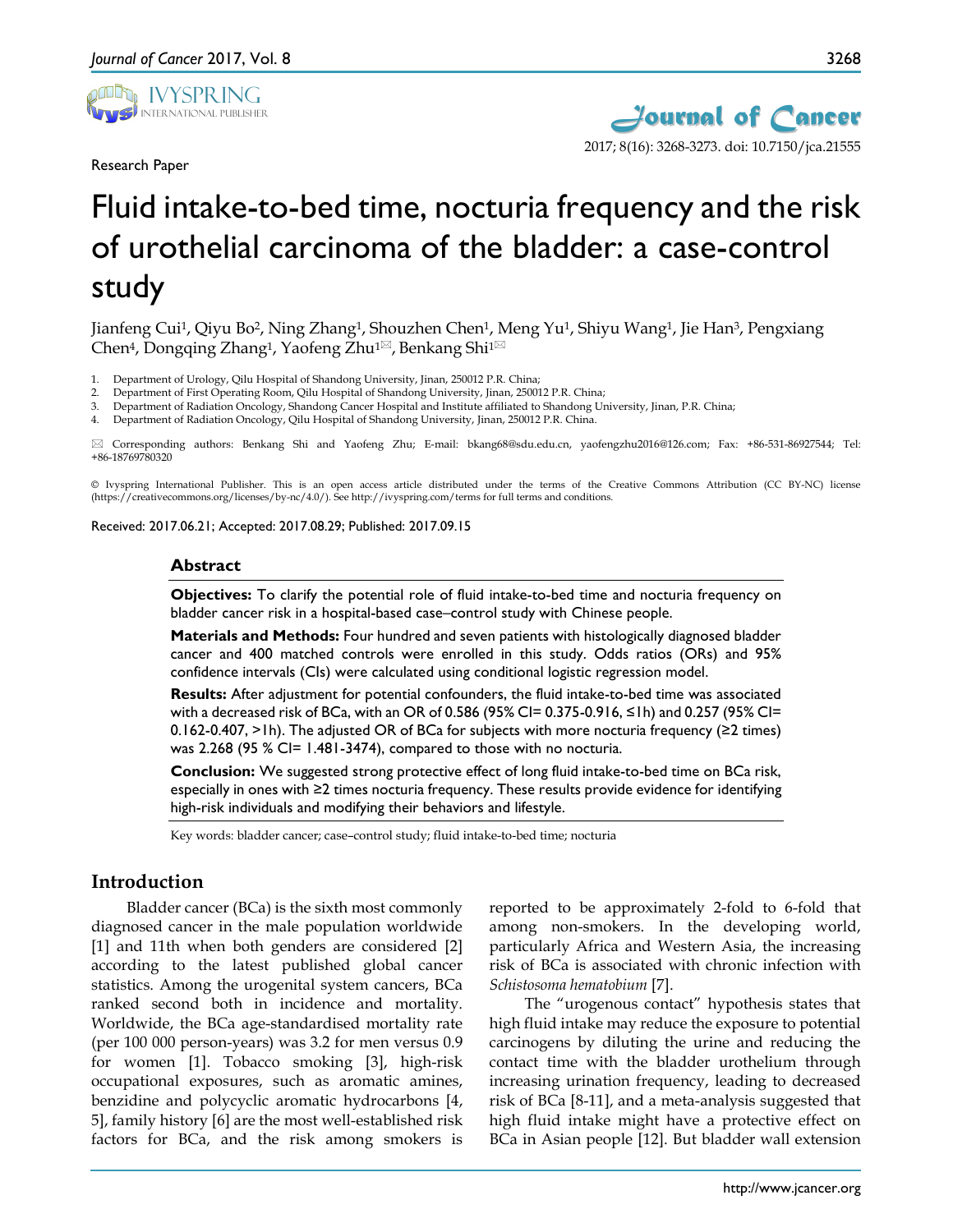associated with a high fluid intake or a low urination frequency might allow the carcinogens in the urine to come into contact with the deeper layers of the bladder urothelium, and increase the risk of BCa [13]. Therefore, studies focused on the fluid intake and risk of BCa didn't reach a consensus agreement.

Depended on the results from previous studies, we hypothesized that drinking water before going to bed could lead the potential carcinogens stay in the bladder and extend the bladder wall which could increase the contact time and proportion of bladder urothelium. To our knowledge, the risk of fluid intake-to-bed time in BCa has not been investigated yet. Thus, the aim of this study is to clarify the potential influence of fluid intake-to-bed time on BCa risk in a hospital-based case–control study with Chinese people.

## **Material and Methods**

## **Study design and study population**

421 newly cases of bladder cancer were recruited from the Qilu Hospital of Shandong University from March 2015 and March 2017. And 407 patients were histologically diagnosed with primary urothelial carcinoma, 14 patients were excluded because of being diagnosed with other types of BCa, such as adenocarcinoma, squamous carcinoma and so on. And all 407 BCa patients had confirmed without autoimmune disease or cancer in other systems at the time of recruitment. The control group included patients without smoking-related disease, cancer in other systems and autoimmune disease or healthy person who visited same hospital for annual health checkups, such as hernias, osteoarthritis and so on. No restrictions on age, sex, race or cancer stage in both groups. Total 400 cases were selected into control group at the same time and same hospital. This study was approved by the Institutional Ethics Committee of the Qilu Hospital of Shandong University, and all participants provided written informed consent.

#### **Questionnaire Data**

The experienced interviewers interviewed patients themselves or patients' relative for those who were not able to face illness objectively in case and control groups during hospitalization. The questionnaire included gender, age, body mass index (BMI), smoking status, education level, amount of total fluid intake, fluid type, fluid intake-to-bed time and nocturia frequency. BMI was defined according to the criteria recommended by the World Health Organization. The smoking status is performed by following the protocol of J Wang et al [14]. The fluid intake-to-bed time was defined as the most usual time (more than fifty percent of the days) interval from drinking more than 100ml fluid to going to bed in the past decade.

Then, the detailed collected information was categorized as follows, BMI was classified into thin ( $5$ ), normal (18.5-24.9) and obesity (BMI ≥25), the amount of total fluid intake was divided into less than 1000, 1000-2500 and more than 2500ml, fluid intake-to-bed time was classified into immediately, less than 1h and more than 1h. And nocturia frequency was divided into 0, 1 and more than 1 time.

#### **Statistical analysis**

Distributions of characteristics between cases and controls were tested using the  $\chi^2$  test for categorical variables and paired student's t-test for continuous variables. Odds ratios (ORs) and 95% confidence intervals (CIs) were calculated using conditional logistic regression models to estimate the relation between exposures and the risk of BCa, and the analyses were adjusted for basic factors by using conditional multiple logistic regression models. Then, we further analyzed with the adjusted factors for the risk or protective factors for BCa, including amount of total fluid intake and fluid type. The two-sided p value was used in our analyses, and a p value of less than 0.05 was considered statistically significant. Statistical analysis was performed using STATA version 13.0 (College Station, Texas, USA).

| Table 1. Characteristics of cases and controls. |
|-------------------------------------------------|
|-------------------------------------------------|

| Characteristics          | Cases $(n=407)$ | Controls (n=400) | P value |
|--------------------------|-----------------|------------------|---------|
|                          | $N$ (%)         | $N$ $(\%)$       |         |
| Gender                   |                 |                  | 0.16    |
| Male                     | 310 (76.2)      | 321 (80.3)       |         |
| Female                   | 97 (23.8)       | 79 (19.7)        |         |
| Age (years)              |                 |                  | 0.983   |
| $\leq 40$                | 27(6.6)         | 29(7.3)          |         |
| 41-50                    | 49 (12.0)       | 44 (11.0)        |         |
| $51 - 60$                | 89 (21.9)       | 91(22.8)         |         |
| 61-70                    | 125(30.7)       | 123 (30.8)       |         |
| >70                      | 117(28.7)       | 113(28.3)        |         |
| BMI (kg/m <sup>2</sup> ) |                 |                  | 0.669   |
| < 18.5                   | 12(2.9)         | 11(2.8)          |         |
| 18.5-24.9                | 209(51.4)       | 218 (54.5)       |         |
| $\geq$ 25                | 186 (45.7)      | 171 (42.8)       |         |
| <b>Smoking status</b>    |                 |                  | < 0.001 |
| Never                    | 154 (37.8)      | 241 (60.3)       |         |
| Former                   | 88 (21.6)       | 48 (12.0)        |         |
| Current                  | 165(40.5)       | 111 (27.8)       |         |
| <b>Education level</b>   |                 |                  | 0.919   |
| None                     | 38(9.3)         | 37(9.3)          |         |
| Primary School           | 175(43.0)       | 172 (43.0)       |         |
| High School              | 112(27.5)       | 117 (29.3)       |         |
| College                  | 82 (20.1)       | 74 (18.5)        |         |

## **Results**

407 cases and 400 matched control subjects were enrolled in this study. Controls were accepted for the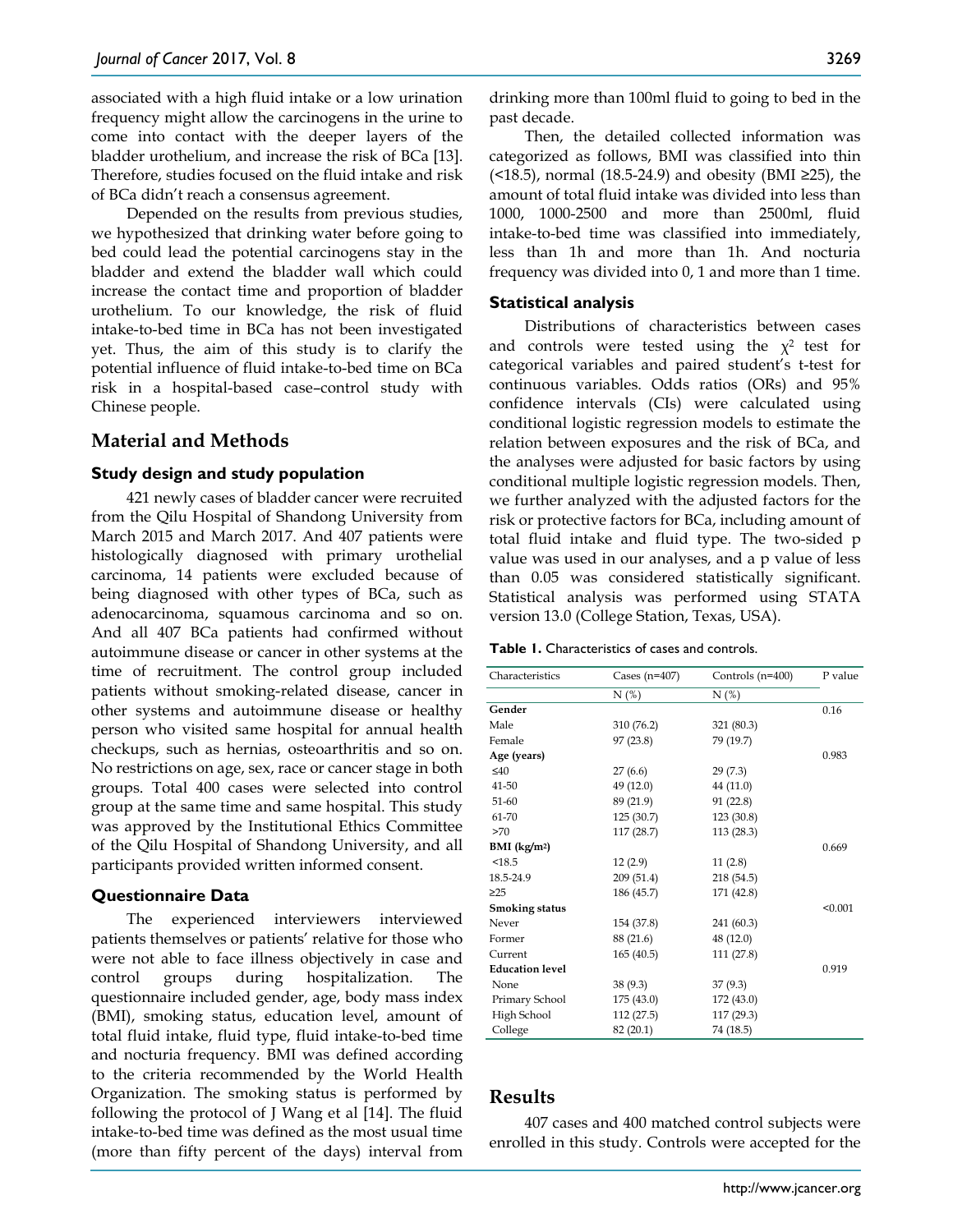following reasons: healthy person (58%), hernias (21%), osteoarthritis (12%), fractures (5%) and dermatologic disorders (4%). The baseline characteristics of cases and controls were shown in Table 1. The cases and controls were similar with respect to the percentage in gender  $(p=0.16)$ , age (p=0.983), BMI (p=0.669) and education levels (p=0.919), but the percentage of former smoker and current smoker was higher among BCa patients (p<0.001).

The risks of BCa in relation to type of fluid intake, amount of total fluid intake, fluid intake-to-bed time and nocturia frequency are shown in Table 2. After adjustment for potential confounders, for fluid type, the purified water and tea intake had no significant differences in reducing the risk of BCa, compared to the boiled water (OR= 0.671, 95% CI= 0.406-1.109; OR= 1.213, 95%CI= 0.865-1.702, respectively). For total fluid intake, we observed a 45.3% decrease in risk for person consuming 1000-2500 ml/day compared with those consuming

<1000 ml/day. The associations were similar when stratified on basic factors, with an OR of 0.545 (95% CI= 0.348-0.83), but no significant difference was found in person consuming more than 2500 ml/day. The fluid intake-to-bed time was associated with a decreased risk of BCa, with an OR of 0.586 (95% CI=  $0.375 - 0.916$ , ≤1h) and  $0.257$  (95% CI= 0.162-0.407, >1h). Risk was increased when person had 2 times and more than 2 times nocturia (OR= 2.268, 95% CI= 1.481-3474).

We investigated the impact of fluid intake-to-bed time and nocturia frequency on the risk of BCa stratified by the smoking status (Table 3). The risk decreased with increasing fluid intake-to-bed time among never, former, and current smokers, although only more than 1h was statistically significant (Table 3). And we observed a statistically decreased risk in never smokers (OR= 4.028, 95% CI= 2.038-7.960) for nocturia frequency, not in former smokers and current smokers.

**Table 2**. Risk of bladder cancer associated with fluid intake and nocturia frequency.

|                                              | Case / Control | Crude OR (95% CI)      | P value | Adjusted OR* (95% CI)  | P value |
|----------------------------------------------|----------------|------------------------|---------|------------------------|---------|
| Type of fluid intake                         |                |                        |         |                        |         |
| Boiled water                                 | 248/241        | 1 (reference)          |         | 1 (reference)          |         |
| Purified water                               | 35/53          | $0.567(0.36 - 0.892)$  | 0.014   | $0.671(0.406 - 1.109)$ | 0.12    |
| Tea                                          | 124/106        | 1.217 (0.885-1.673)    | 0.226   | 1.127 (0.802-1.583)    | 0.263   |
| Amount of total fluid intake                 |                |                        |         |                        |         |
| $\langle 1000 \text{ ml}/\text{day} \rangle$ | 62/42          | 1 (reference)          |         | 1 (reference)          |         |
| 1000-2500 ml/day                             | 256/317        | $0.547(0.358-0.837)$   | 0.005   | $0.545(0.348-0.853)$   | 0.008   |
| $>2500$ ml/day                               | 89/41          | 1.470 (0.858-2.52)     | 0.161   | 1.351 (0.767-2.378)    | 0.297   |
| Fluid intake-to-bed time                     |                |                        |         |                        |         |
| Immediately                                  | 86/40          | 1 (reference)          |         | 1 (reference)          |         |
| ≤1 $h$                                       | 203/162        | $0.583(0.380 - 0.894)$ | 0.013   | $0.586(0.375-0.916)$   | 0.019   |
| >1h                                          | 118/198        | $0.277(0.179 - 0.430)$ | < 0.001 | $0.257(0.162 - 0.407)$ | < 0.001 |
| Nocturia frequency                           |                |                        |         |                        |         |
| $0$ time                                     | 67/83          | 1 (reference)          |         | 1 (reference)          |         |
| 1 time                                       | 110/187        | $0.729(0.489-1.086)$   | 0.12    | $0.762(0.498-1.166)$   | 0.211   |
| $\geq$ 2 times                               | 230/130        | 2.192 (1.488-3.228)    | < 0.001 | 2.268 (1.481-3.474)    | < 0.001 |

\*Adjusted for gender, age, BMI, smoking status and education status

|  |  |  |  |  |  |  |  |  |  |  |  | <b>Table 3.</b> Fluid intake and the risk of bladder cancer stratified by smoking status |
|--|--|--|--|--|--|--|--|--|--|--|--|------------------------------------------------------------------------------------------|
|--|--|--|--|--|--|--|--|--|--|--|--|------------------------------------------------------------------------------------------|

|                          | Never smoker |                                     |         | Former smoker |                                                  |         | Current smoker |                                                          |       |
|--------------------------|--------------|-------------------------------------|---------|---------------|--------------------------------------------------|---------|----------------|----------------------------------------------------------|-------|
|                          | Case/Control | Adjusted OR*<br>$(95\% \text{ CI})$ | P value |               | Case/Control Adjusted OR*<br>$(95\% \text{ CI})$ | P value |                | Case/Control Adjusted OR* P value<br>$(95\% \text{ CI})$ |       |
| Fluid intake-to-bed time |              |                                     |         |               |                                                  |         |                |                                                          |       |
| Immediately              | 32/28        | 1 (reference)                       |         | 15/1          | 1 (reference)                                    |         | 39/11          | 1 (reference)                                            |       |
| ≤1 $h$                   | 79/100       | 0.801<br>$(0.431 - 1.487)$          | 0.482   | 48/20         | 0.132<br>$(0.012 - 1.447)$                       | 0.097   | 76/42          | 0.691<br>$(0.293 - 1.627)$                               | 0.398 |
| >1h                      | 43/113       | 0.351<br>$(0.184 - 0.667)$          | 0.001   | 25/27         | 0.044<br>$(0.004 - 0.523)$                       | 0.013   | 50/58          | 0.268<br>$(0.111 - 0.649)$                               | 0.004 |
| Nocturia frequency       |              |                                     |         |               |                                                  |         |                |                                                          |       |
| $0$ time                 | 21/55        | 1 (reference)                       |         | 10/7          | 1 (reference)                                    |         | 36/21          | 1 (reference)                                            |       |
| 1 time                   | 41/109       | 1.230<br>$(0.632 - 2.395)$          | 0.542   | 24/20         | 0.514<br>$(0.118 - 2.232)$                       | 0.514   | 45/58          | 0.472<br>$(0.216 - 1.031)$                               | 0.06  |
| $\geq$ 2 times           | 92/77        | 4.028<br>$(2.038 - 7.960)$          | < 0.001 | 54/21         | 1.060<br>$(0.267 - 4.203)$                       | 0.934   | 84/32          | 1.211<br>$(0.553 - 2.653)$                               | 0.632 |

\*Adjusted for gender, age, BMI, education status, type of fluid and amount of fluid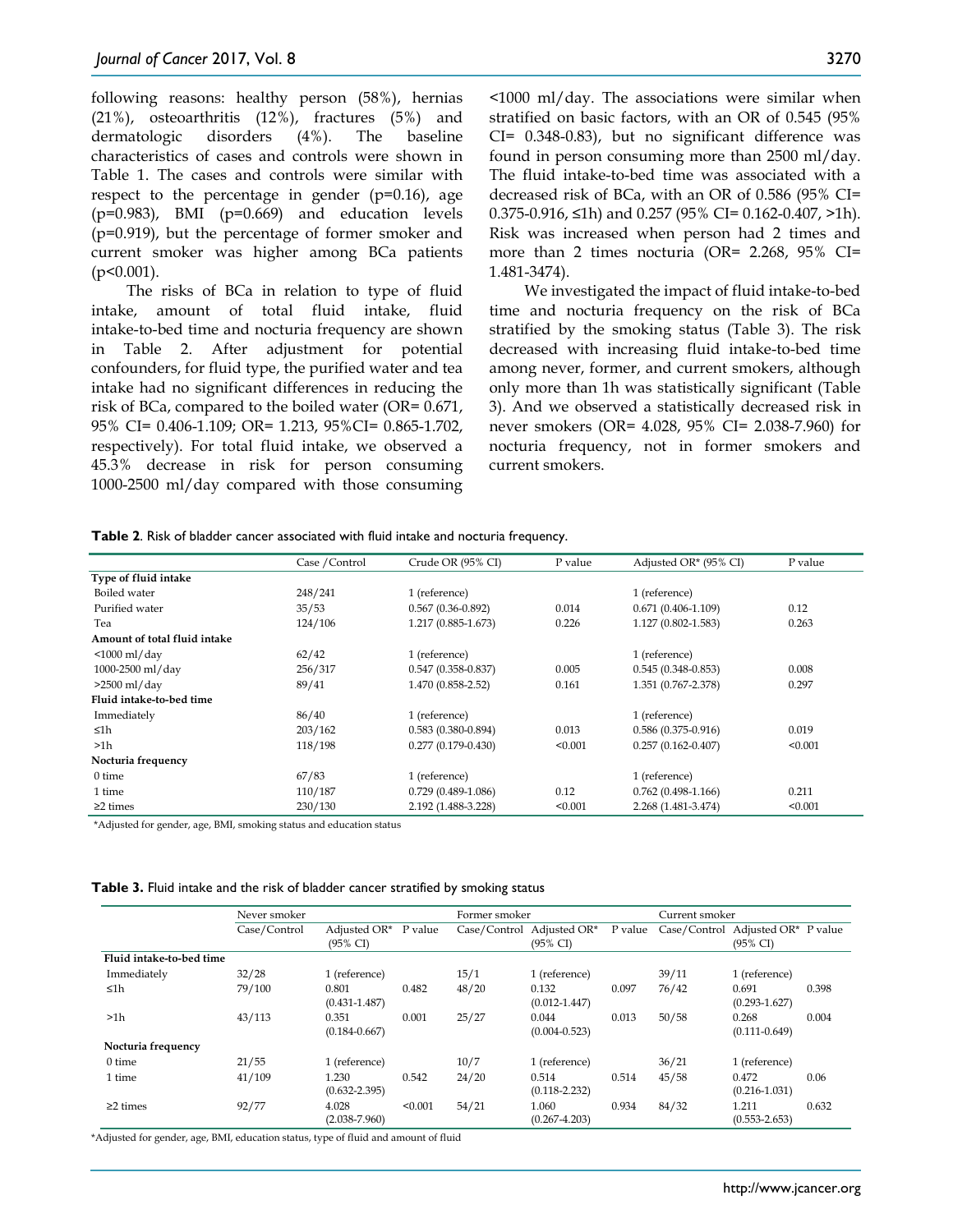| Fluid intake-to-bed time     | Immediately           | ≤1 $h$                 |         | >1 <sub>h</sub>        |         |
|------------------------------|-----------------------|------------------------|---------|------------------------|---------|
|                              | Adjusted OR* (95% CI) | Adjusted OR* (95% CI)  | P value | Adjusted OR* (95% CI)  | P value |
| Amount of total fluid intake |                       |                        |         |                        |         |
| $<$ 1000 ml/day              | (reference)           | $0.257(0.06-1.108)$    | 0.068   | $0.374(0.093 - 1.510)$ | 0.167   |
| 1000-2500 ml/day             | l (reference)         | $1.064(0.618-1.830)$   | 0.824   | $0.376(0.214 - 0.658)$ | 0.001   |
| $>2500$ ml/day               | l (reference)         | $0.028(0.003 - 0.259)$ | 0.002   | $0.012(0.001 - 0.154)$ | 0.001   |
| Nocturia frequency           |                       |                        |         |                        |         |
| $0$ time                     | 1 (reference)         | $0.087(0.017 - 0.454)$ | 0.004   | $0.036(0.007-0.199)$   | < 0.001 |
| 1 time                       | l (reference)         | $0.711(0.340-1.485)$   | 0.364   | $0.432(0.199 - 0.937)$ | 0.034   |
| $\geq$ 2 times               | (reference)           | $0.827(0.399 - 1.713)$ | 0.608   | $0.244(0.117-0.509)$   | < 0.001 |

| Table 4. Adjusted odds ratios of BCa for fluid intake-to-bed time according to amount of total fluid intake and nocturia frequency |  |
|------------------------------------------------------------------------------------------------------------------------------------|--|
|------------------------------------------------------------------------------------------------------------------------------------|--|

\*Adjusted for gender, age, BMI, smoking status, education level and type of fluid

Then we further explored the influence of fluid intake-to-bed time on the risk of BCa stratified according to the amount of total fluid intake and nocturia frequency (Table 4). When subjects were analyzed according to the amount of total fluid intake, the adjusted OR of BCa for long fluid intake-to-bed time relative to short fluid intake-to-bed time was lower for >2500 ml/day subjects (adjusted OR=0.012, 95%CI= 0.001-0.154) than <1000ml/day subjects (adjusted OR=0.374, 95%CI= 0.093-1.510). When subjects were analyzed according to the nocturia frequency, the adjusted OR of BCa for long fluid intake-to-bed time relative to short fluid intake-to-bed time was both statistically significant in 0 time nocturia subjects (adjusted OR= 0.036, 95 % CI= 0.007–0.199) and  $\geq 2$  times subjects (adjusted OR= 0.244, 95%CI= 0.117-0.509), but the positive effect of longer fluid intake-to-bed time had been impaired by more nocturia frequency. And we also found that subjects who had ≥1 time nocturia, fluid intake-to-bed time (≤1h) was no longer a protective factor (OR= 0.711, 95%CI= 0.340-1.485; OR= 0.827, 95 % CI= 0.399–1.713, respectively).

# **Discussion**

To our knowledge, this is the first study evaluating the relationship of fluid intake-to-bed time, nocturia frequency and the risk of BCa. In this case–control study, we observed longer fluid intake-to-bed time and less nocturia frequency were associated with a reduced risk of BCa. The results were similar when stratified by smoking status, but the low nocturia frequency in former smokers couldn't reflect the reduced risk of BCa. Moreover, we found the beneficial effects of long fluid intake-to-bed time in the subjects with high nocturia frequency.

The origin of BCa is still obscure. The "urogenous contact" hypothesis was first proposed by Oyasu, Hopp [10] and Melicow [15], which attributed the growth of BCa to the prolonged exposure to potential carcinogens in urine. An experiment data showed that separating part of bladder in dogs by surgery to prevent from contacting urine, then dealt dogs with β-betanaphthyl amine, finally bladder which contacted urine generated the BCa, not in the separating part [9]. And short fluid intake-to-bed time could increase the amount of urine in bladder, accumulate more potential carcinogens, extent the contact area of bladder wall and urine, may introduce the carcinogens to the deeper layer of the bladder urothelium [12], and finally increase the risk of BCa. The results in our study were consistent with the "urogenous contact" hypothesis.

Frequency of urination is directly related to the intensity and duration of urothelium distension [16]. Several studies investigated the role of frequency of urination in the etiology of BCa [8, 16-18], but only few studies explored the association for nocturia frequency and BCa risk. Our study found the positive correlation for more than 1 time nocturia and BCa (OR=2.268; 95%CI=1.481-3.474; p<0.001), not for 1 time (OR=0.762; 95%CI=0.498-1.166; p=0.211). One study [18] showed that an inverse trend in BCa risk with increasing number of nocturia. According to the definition of International Continence Society (ICS) in 2002 [19], nocturia is the complaint that the subject has to wake up at night 1 or more times to void, each void is preceded and followed by sleep. And nocturia, especially two or more times per night, is associated with a damaged health-related quality of life [20, 21], such as depressive symptoms, sleep and et al. Madhu et al [22] found that prevalence of BCa increased with increasing episodes of nocturia which was consistent with our study.

We observed moderate total fluid intake could significantly reduce the risk of BCa in the present study, compared to the small amount of fluid intake, and high amount of total fluid intake was likely to increase the risk of BCa, but not reached the statistical difference. This was consistent with the hypothesis which declared that moderate fluid intake might dilute potiential carcinogens in the urine and increase the voiding frequency, thus reducing contact of carcinogens with the bladder wall [23, 24]. However, high total fluid intake might increase the net flow of potential carcinogens into the bladder and finally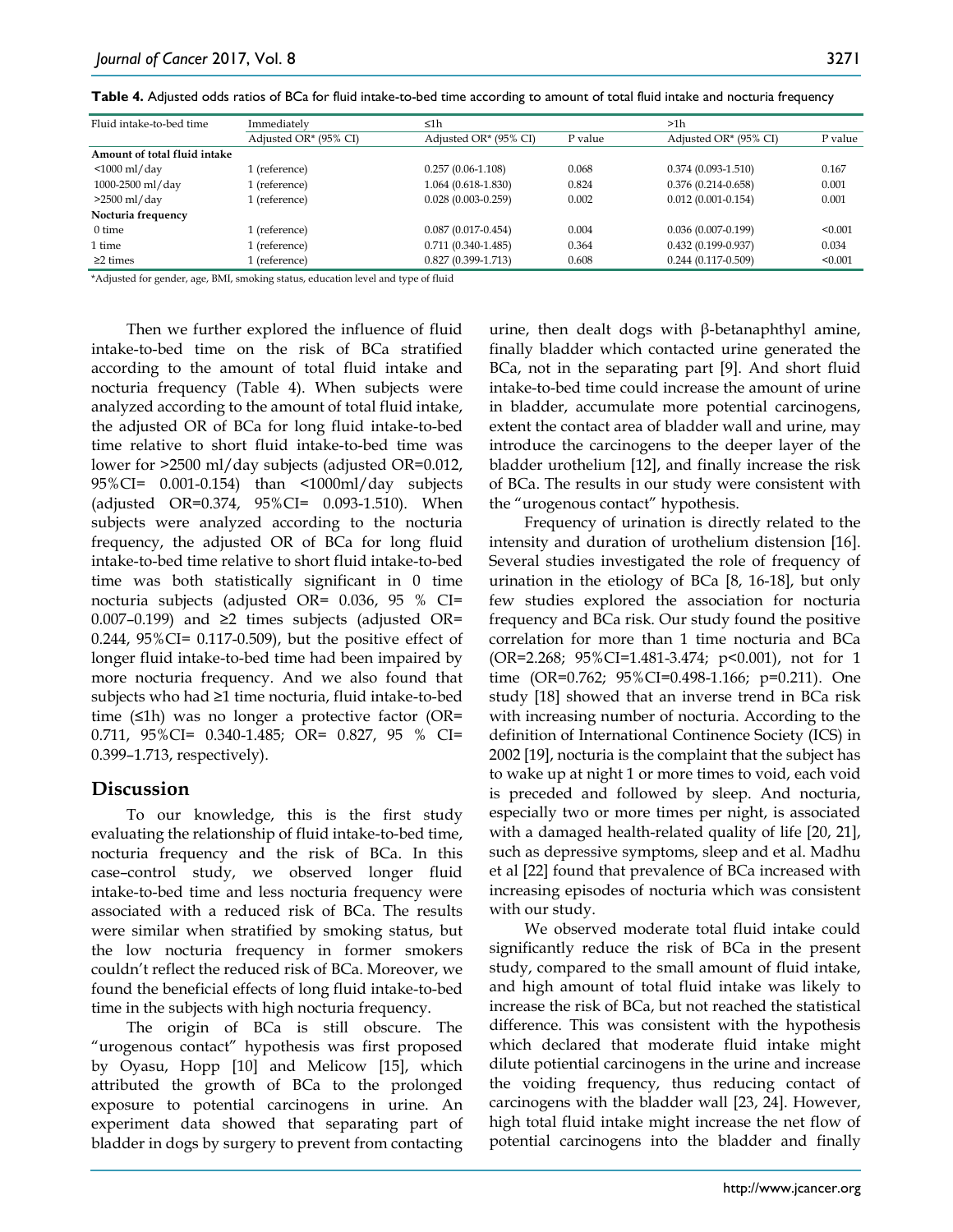increase the risk of BCa [13]. And this hypothesis was verified by some studies [14, 23, 25], but some studies [4, 16, 26] detected high total fluid intake was associated with the decreased risk of BCa. Also, several studies [27-29] found no association with decreased risk. The inconsistent results might be caused by varies calculation of total fluid intake and types of fluid. Our study found tea intake had no association with decreased risk of BCa, compared to the boiled water intake, which was inconsistent with the result of Wang et al [14]. And we have doubt about this result, for it is hard to explain and is not consistent with the protective role of tea.

Of the 7 million deaths from cancer in 2001 worldwide, an estimated 2.43 million were attributable to 9 potentially behavioral and environmental risk factors [30]. Modifying healthy lifestyle and environmental risk factors may greatly reduce the burden of cancers. Our study declared new potential risk factors of BCa, shorter fluid intake-to-bed time and more nocturia frequency. We suggested to have moderate fluid intake and drinking last fluid at least 1h before going to bed every day, and try to avoid ≥2 times nocturia, and these may be helpful for preventing BCa. However, large-scale, different regions, different races and prospective studies are still needed to further testify whether fluid intake-to-bed time and nocturia frequency as risk factors of BCa.

In summary, our study showed shorter fluid intake-to-bed time and more nocturia frequency were inversely associated with the risk of BCa, and regardless of how nocturia is defined, it is not a benign symptom. And high amount of fluid intake couldn't reduce the risk of BCa, we suggest a protective effect of long fluid intake-to-bed time on BCa risk, especially in ones with ≥2 times nocturia frequency.

## **Abbreviations**

BCa: bladder cancer; BMI: body mass index; OR: odds ratio; CI: confidence interval

## **Acknowledgements**

This work was supported by the National Natural Science Foundation of China (Grant 81470987 and 81670687 to B. Shi ), the Tai Shan Scholar Foundation to B. Shi, the Science and Technology Development Project of Jinan (Grant 201602155 to B. Shi), Natural Science Foundation of Shandong Province (Grant ZR2014HQ062 to Y. Zhu) and Science Foundation of Qilu Hospital of Shandong University (Grant 2015QLMS28 to B. Shi; Grant 2015QLQN21 to Y. Zhu ), Medicine and Health Science Technology Development Project of Shandong Province (Grant

2014WS0138 to Y. Zhu), Primary Research and Developement Plan of Shandong Province (Grant 2016GSF201011 to D. Zhang and 2016GSF201036 to Y. Zhu).

## **Competing Interests**

The authors have declared that no competing interest exists.

## **References**

- [1] Torre LA, Bray F, Siegel RL, et al. Global cancer statistics, 2012. CA Cancer J Clin. 2015; 65:87-108
- [2] Babjuk M, Bohle A, Burger M, et al. EAU Guidelines on Non-Muscle-invasive Urothelial Carcinoma of the Bladder: Update 2016. Eur Urol. 2016; 71: 447-61
- [3] Parkin DM. The global burden of urinary bladder cancer. Scand J Urol Nephrol Suppl. 2008; 12-20
- [4] Michaud DS, Kogevinas M, Cantor KP, et al. Total fluid and water consumption and the joint effect of exposure to disinfection by-products on risk of bladder cancer. Environ Health Perspect. 2007; 115:1569-72
- [5] Olfert SM, Felknor SA, Delclos GL. An updated review of the literature: risk factors for bladder cancer with focus on occupational exposures. South Med J. 2006; 99:1256-63
- [6] Aben KK, Witjes JA, Schoenberg MP, et al. Familial aggregation of urothelial cell carcinoma. Int J Cancer. 2002; 98:274-8
- [7] Parkin DM. The global health burden of infection-associated cancers in the year 2002. Int J Cancer. 2006; 118:3030-44
- [8] Braver DJ, Modan M, Chetrit A, et al. Drinking, micturition habits, and urine concentration as potential risk factors in urinary bladder cancer. J Natl Cancer Inst. 1987; 78:437-40
- [9] Mcdonald DF, Lund RR. The role of the urine in vesical neoplasm. I. Experimental confirmation of the urogenous theory of pathogenesis. J Urol. 1954; 71:560-70
- [10] Oyasu R, Hopp ML. The etiology of cancer of the bladder. Surg Gynecol Obstet. 1974; 138:97-108
- [11] Malats N, Real FX. Epidemiology of bladder cancer. Hematol Oncol Clin North Am. 2015; 29:177-89
- [12] Bai Y, Yuan H, Li J, et al. Relationship between bladder cancer and total fluid intake: a meta-analysis of epidemiological evidence. World J Surg Oncol. 2014; 12:223
- [13] Claude J, Kunze E, Frentzel-Beyme R, et al. Life-style and occupational risk factors in cancer of the lower urinary tract. Am J Epidemiol. 1986; 124:578-89
- [14] Wang J, Wu X, Kamat A, et al. Fluid intake, genetic variants of UDP-glucuronosyltransferases, and bladder cancer risk. Br J Cancer. 2013; 108:2372-80
- [15] Melicow MM. Tumors of the bladder: a multifaceted problem. J Urol. 1974; 112:467-78
- [16] Jiang X, Castelao JE, Groshen S, et al. Water intake and bladder cancer risk in Los Angeles County. Int J Cancer. 2008; 123:1649-56
- [17] Radosavljevic V, Jankovic S, Marinkovic J, et al. Fluid intake and bladder cancer. A case control study. Neoplasma. 2003; 50:234-8
- [18] Silverman DT, Alguacil J, Rothman N, et al. Does increased urination frequency protect against bladder cancer? Int J Cancer. 2008; 123:1644-8
- [19] van Kerrebroeck P, Abrams P, Chaikin D, et al. The standardisation of terminology in nocturia: report from the Standardisation Sub-committee of the International Continence Society. Neurourol Urodyn. 2002; 21:179-83
- [20] Tikkinen KA, Johnson TN, Tammela TL, et al. Nocturia frequency, bother, and quality of life: how often is too often? A population-based study in Finland. Eur Urol. 2010; 57:488-96
- [21] Coyne KS, Zhou Z, Bhattacharyya SK, et al. The prevalence of nocturia and its effect on health-related quality of life and sleep in a community sample in the USA. Bju Int. 2003; 92:948-54
- [22] Madhu C, Coyne K, Hashim H, et al. Nocturia: risk factors and associated comorbidities; findings from the EpiLUTS study. Int J Clin Pract. 2015; 69:1508-16
- [23] Bruemmer B, White E, Vaughan TL, et al. Fluid intake and the incidence of bladder cancer among middle-aged men and women in a three-county area of western Washington. Nutr Cancer. 1997; 29:163-8
- [24] Pelucchi C, Bosetti C, Negri E, et al. Mechanisms of disease: The epidemiology of bladder cancer. Nat Clin Pract Urol. 2006; 3:327-40
- [25] Vena JE, Graham S, Freudenheim J, et al. Drinking water, fluid intake, and bladder cancer in western New York. Arch Environ Health. 1993; 48:191-8
- [26] Zhou J, Kelsey KT, Giovannucci E, et al. Fluid intake and risk of bladder cancer in the Nurses' Health Studies. Int J Cancer. 2014; 135:1229-37
- [27] Ros MM, Bas BH, Buchner FL, et al. Fluid intake and the risk of urothelial cell carcinomas in the European Prospective Investigation into Cancer and Nutrition (EPIC). Int J Cancer. 2011; 128:2695-708
- [28] Brinkman M, Zeegers MP. Nutrition, total fluid and bladder cancer. Scand J Urol Nephrol Suppl. 2008; 25-36